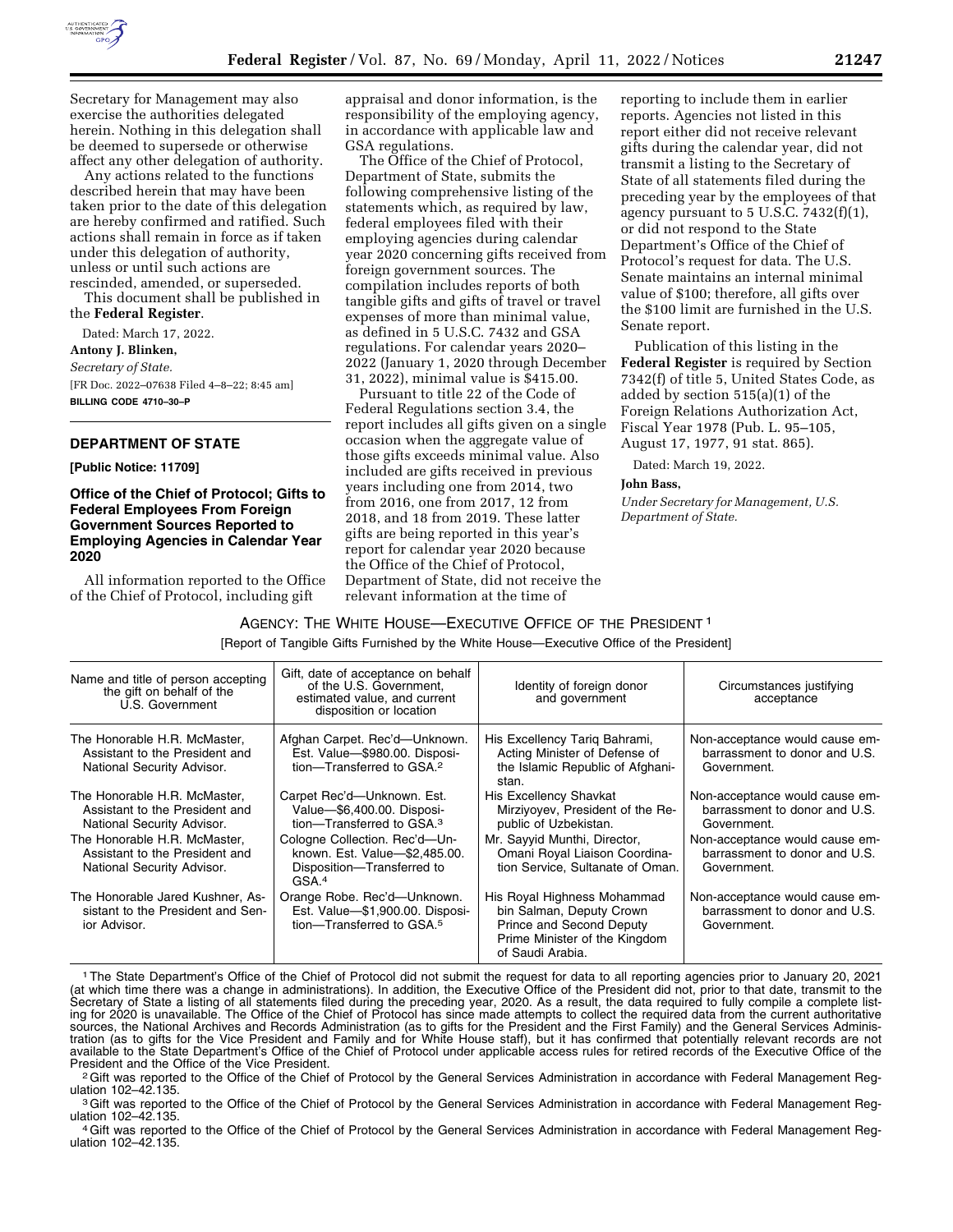5Gift was reported to the Office of the Chief of Protocol by the General Services Administration in accordance with Federal Management Regulation 102–42.135.

# AGENCY: THE EXECUTIVE OFFICE OF THE VICE PRESIDENT 6

[Report of Tangible Gifts Furnished by the Executive Office of the Vice President]

| Name and title of person accepting<br>the gift on<br>behalf of the<br>U.S. Government | Gift, date of acceptance on<br>behalf of the U.S. Government,<br>estimated value, and current<br>disposition or location | Identity of<br>foreign donor<br>and government | Circumstances justifying<br>acceptance |
|---------------------------------------------------------------------------------------|--------------------------------------------------------------------------------------------------------------------------|------------------------------------------------|----------------------------------------|
|                                                                                       |                                                                                                                          |                                                |                                        |

<sup>6</sup> See footnote 1 above.

# AGENCY: THE DEPARTMENT OF STATE

[Report of Tangible Gifts Furnished by the Department of State]

| Name and title of person accepting<br>the gift on<br>behalf of the<br>U.S. Government | Gift, date of acceptance on<br>behalf of the U.S. Government,<br>estimated value, and current<br>disposition or location                          | Identity of<br>foreign donor<br>and government                                                                                                       | Circumstances justifying<br>acceptance                                         |
|---------------------------------------------------------------------------------------|---------------------------------------------------------------------------------------------------------------------------------------------------|------------------------------------------------------------------------------------------------------------------------------------------------------|--------------------------------------------------------------------------------|
| The Honorable Michael R.<br>Pompeo, Secretary of State.                               | Painting featuring Apples. Rec'd-<br>6/25/2018. Est. Value-<br>\$1060.00. Disposition-Trans-<br>ferred to GSA.                                    | His Excellency Filip Pavel, Prime<br>Minister of the Republic of<br>Moldova.                                                                         | Non-acceptance would cause em-<br>barrassment to donor and U.S.<br>Government. |
| The Honorable Michael R.<br>Pompeo, Secretary of State.                               | Solar Boat Replica. Rec'd-1/10/<br>2019. Est. Value-\$445.00 Dis-<br>position-Transferred to GSA.                                                 | His Excellency Abbas Kamel, Di-<br>rector of the General Intel-<br>ligence Service of the Arab Re-<br>public of Egypt.                               | Non-acceptance would cause em-<br>barrassment to donor and U.S.<br>Government. |
| The Honorable Michael R.<br>Pompeo, Secretary of State.                               | Animal Theme Carpet. Rec'd-11/<br>22/2019. Est. Value-<br>\$6,000.00. Disposition-Trans-<br>ferred to GSA.                                        | His Highness Sheikh Abdullah bin<br>Zayed Al Nahyan, Minister of<br>Foreign Affairs and International<br>Cooperation of the United Arab<br>Emirates. | Non-acceptance would cause em-<br>barrassment to donor and U.S.<br>Government. |
| The Honorable Michael R.<br>Pompeo, Secretary of State.                               | Wool Carpet. Rec'd-7/19/2020.<br>Est. Value-\$2,700.00. Disposi-<br>tion-Transferred to GSA.                                                      | His Excellency Mohammad Ashraf<br>Ghani, President of the Islamic<br>Republic of Afghanistan.                                                        | Non-acceptance would cause em-<br>barrassment to donor and U.S.<br>Government. |
| The Honorable Michael R.<br>Pompeo, Secretary of State.                               | Pilsner Scarf, Stein, and Framed<br>Antique Map of Bohemia.<br>Rec'd-8/11/2020. Est. Value-<br>\$455.00. Disposition-Pur-<br>chased.              | His Excellency Tomas Petricek,<br>Minister of Foreign Affairs of<br>the Czech Republic.                                                              | Non-acceptance would cause em-<br>barrassment to donor and U.S.<br>Government. |
| The Honorable Michael R.<br>Pompeo, Secretary of State.                               | Framed Painting Featuring a<br>House. Rec'd 9/17/2020. Est.<br>Value-\$490.00. Disposition-<br>Transferred to GSA.                                | His Excellency Mohamed Irfaan<br>Ali, President of the Co-opera-<br>tive Republic of Guyana.                                                         | Non-acceptance would cause em-<br>barrassment to donor and U.S.<br>Government. |
| The Honorable Michael R.<br>Pompeo, Secretary of State.                               | Carved Wooden Chair, Rec'd-9/<br>18/2020. Est. Value-\$450.00.<br>Disposition-Transferred to<br>GSA.                                              | His Excellency Albert Ramchand<br>Ramdin, Minister of Foreign Af-<br>fairs of the Republic of<br>Suriname.                                           | Non-acceptance would cause em-<br>barrassment to donor and U.S.<br>Government. |
| The Honorable Michael R.<br>Pompeo, Secretary of State.                               | Japanese Crystal Shot Glasses,<br>Waterman Pen, and Challenge<br>Coin. \$470.00. Rec'd-9/24/<br>2020. Disposition-Purchased.                      | His Excellency Shigeru Kitamura,<br>Secretary General of the Na-<br>tional Security Secretariat of<br>Japan.                                         | Non-acceptance would cause em-<br>barrassment to donor and U.S.<br>Government. |
| The Honorable Michael R.<br>Pompeo, Secretary of State.                               | Odessa Cobalt Gold Dish Set.<br>Rec'd-10/26/2020. Est.<br>Value-\$2,200.00. Disposi-<br>tion-Transferred to GSA.                                  | His Excellency Gotabaya<br>Rajapaksa, President of the<br>Democratic Socialist Republic<br>of Sri Lanka.                                             | Non-acceptance would cause em-<br>barrassment to donor and U.S.<br>Government. |
| The Honorable Michael R.<br>Pompeo, Secretary of State.                               | Hand-carved Wooden Maldivian<br>Boat Model. Rec'd-10/28/<br>2020. Est. Value-\$1,100.00.<br>Disposition-Transferred to<br>GSA.                    | His Excellency Abdulla Shahid,<br>Minister of Foreign Affairs of<br>the Republic of Maldives.                                                        | Non-acceptance would cause em-<br>barrassment to donor and U.S.<br>Government. |
| The Honorable Michael R.<br>Pompeo, Secretary of State.                               | Painting Featuring Water's Edge.<br>Rec'd-10/30/2020. Est.<br>Value-\$600.00. Disposition-<br>Transferred to GSA.                                 | His Excellency To Lam, Minister<br>of Public Security of the Social-<br>ist Republic of Vietnam.                                                     | Non-acceptance would cause em-<br>barrassment to donor and U.S.<br>Government. |
| The Honorable Michael R.<br>Pompeo, Secretary of State.                               | Brass Tray and Family Photo of<br>the Jordanian Royal Family.<br>Rec'd-December 2020. Est.<br>Value-\$955.00. Disposition-<br>Transferred to GSA. | His Majesty Abdullah II ibn Al<br>Hussein, King of the Hashemite<br>Kingdom of Jordan.                                                               | Non-acceptance would cause em-<br>barrassment to donor and U.S.<br>Government. |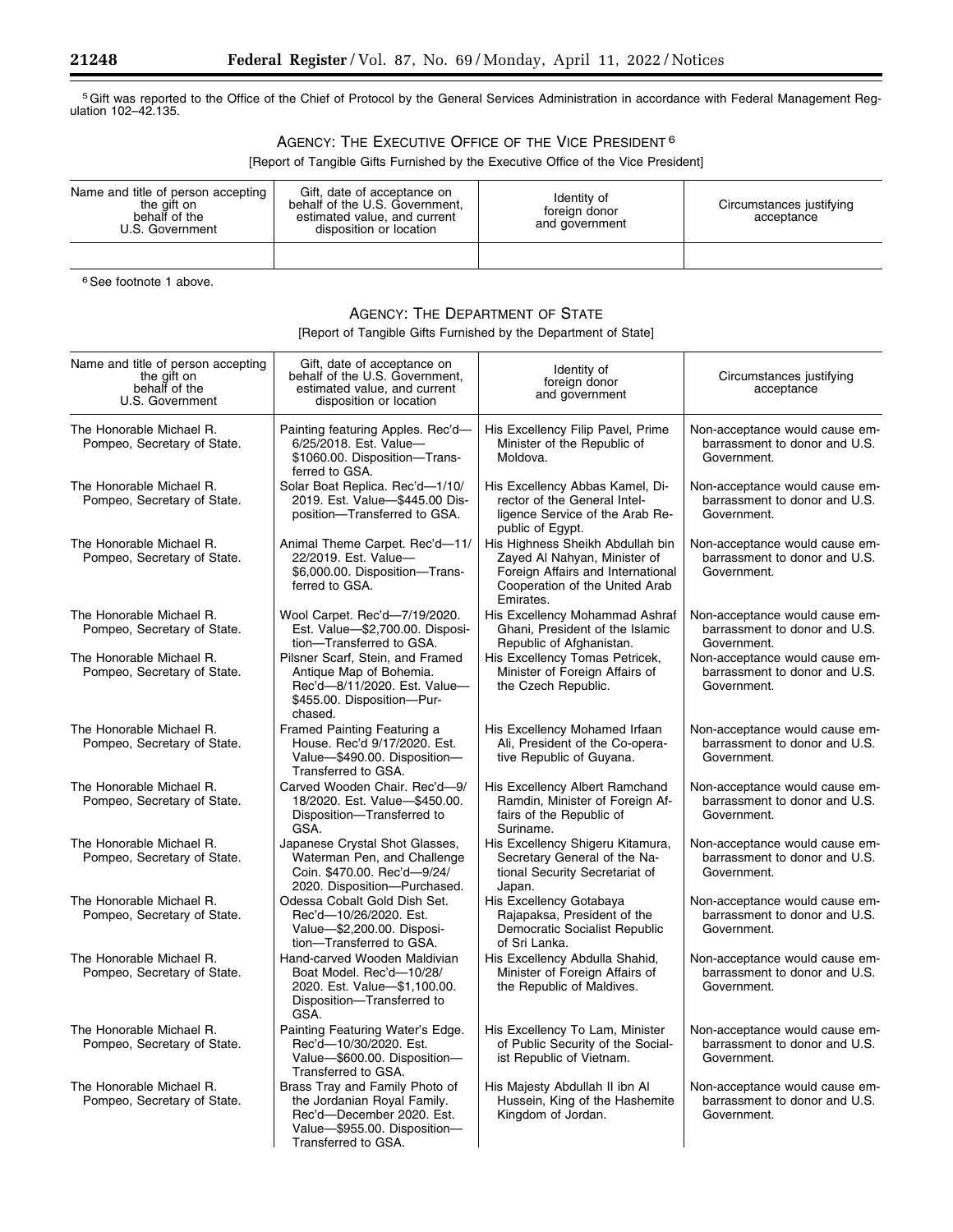▀

# AGENCY: THE DEPARTMENT OF STATE—Continued

[Report of Tangible Gifts Furnished by the Department of State]

| Name and title of person accepting<br>the gift on<br>behalf of the<br>U.S. Government                                                                                                                | Gift, date of acceptance on<br>behalf of the U.S. Government,<br>estimated value, and current<br>disposition or location                                                                                                | Identity of<br>foreign donor<br>and government                                                                                                | Circumstances justifying<br>acceptance                                                                                                                           |
|------------------------------------------------------------------------------------------------------------------------------------------------------------------------------------------------------|-------------------------------------------------------------------------------------------------------------------------------------------------------------------------------------------------------------------------|-----------------------------------------------------------------------------------------------------------------------------------------------|------------------------------------------------------------------------------------------------------------------------------------------------------------------|
| The Honorable Michael R.<br>Pompeo, Secretary of State.<br>The Honorable John Sullivan, Dep-<br>uty Secretary of State.                                                                              | Sword in Case, Rec'd-Unknown.<br>Est. Value-\$490.00. Disposi-<br>tion-Transferred to GSA.<br>Framed Embroidery of Eagles.<br>Rec'd-10/4/2017. Est. Value-<br>\$600.00. Disposition-Trans-<br>ferred to GSA.            | His Excellency Guo Shengkun,<br>State Councilor of the People's<br>Republic of China.                                                         | Non-acceptance would cause em-<br>barrassment to donor and U.S.<br>Government.<br>Non-acceptance would cause em-<br>barrassment to donor and U.S.<br>Government. |
| The Honorable Craig Allen, Am-<br>bassador of the United States to<br>Brunei Darussalam.                                                                                                             | Watch with Roman Numerals.<br>Rec'd-10/12/2018. Est.<br>Value-\$2,400.00. Disposi-<br>tion-Transferred to GSA.                                                                                                          | His Majesty Sultan Haji Hassanal<br>Bolkiah Mu'izzaddin<br>Waddaulah, Sultan and Yang<br>Di-Pertuan of Brunei<br>Darussalam.                  | Non-acceptance would cause em-<br>barrassment to donor and U.S.<br>Government.                                                                                   |
| Ms. Micheline Tusenius, Spouse of<br>the Ambassador of the United<br>States to Brunei Darussalam.                                                                                                    | White Gold and Diamond Floral<br>Bracelet. Rec'd-10/12/2018.<br>Est. Value-\$2,400.00. Disposi-<br>tion-Transferred to GSA.                                                                                             | Her Majesty Duli Raja Isteri<br>Pengiran Anak Hajah Saleha<br>binti Al-Marhum Pengiran<br>Pemancha Pengiran Anak Haji<br>Mohamed.             | Non-acceptance would cause em-<br>barrassment to donor and U.S.<br>Government.                                                                                   |
| Ms. Micheline Tusenius, Spouse of<br>the Ambassador of the United<br>States to Brunei Darussalam.                                                                                                    | White Gold and Diamond Bracelet<br>with Flowers. Rec'd-10/12/<br>2018. Est. Value-\$3,200.00.<br>Disposition-Transferred to<br>GSA.                                                                                     | Her Majesty Duli Raja Isteri<br>Pengiran Anak Hajah Saleha<br>binti Al-Marhum Pengiran<br>Pemancha Pengiran Anak Haji<br>Mohamed.             | Non-acceptance would cause em-<br>barrassment to donor and U.S.<br>Government.                                                                                   |
| The Honorable Barbara Leaf, Am-<br>bassador of the United States to<br>the United Arab Emirates.                                                                                                     | Leather Portfolio. Rec'd-9/25/<br>2016. Est. Value-\$800.00.<br>Disposition-Transferred to<br>GSA.                                                                                                                      | His Excellency Anwar Gargash,<br>Minister of State for Foreign Af-<br>fairs of the United Arab Emir-<br>ates.                                 | Non-acceptance would cause em-<br>barrassment to donor and U.S.<br>Government.                                                                                   |
| The Honorable Barbara Leaf, Am-<br>bassador of the United States to<br>the United Arab Emirates.                                                                                                     | Pearl Necklace. Rec'd-03/18/<br>2018. Est. Value-\$600.00.<br>Disposition-Transferred to<br>GSA.                                                                                                                        | His Highness Sheikh Dr. Sultan<br>bin Muhammad Al Qasimi,<br>Ruler of the Emirate of Sharjah,<br>United Arab Emirates.                        | Non-acceptance would cause em-<br>barrassment to donor and U.S.<br>Government.                                                                                   |
| The Honorable Barbara Leaf, Am-<br>bassador of the United States to<br>the United Arab Emirates.<br>The Honorable Barbara Leaf, Am-<br>bassador of the United States to<br>the United Arab Emirates. | Falcon Hood. Rec'd-3/18/2018.<br>Est. Value-\$1,100.00. Disposi-<br>tion-Transferred to GSA.<br>White Gold and Turquoise Pend-<br>ant. Rec'd-3/22/2018. Est.<br>Value-\$11,500.00. Disposi-<br>tion-Transferred to GSA. | National Falcon Club, Ministry of<br>Sports and Leisure of the<br>United Arab Emirates.<br>Government of the United Arab<br>Emirates.         | Non-acceptance would cause em-<br>barrassment to donor and U.S.<br>Government.<br>Non-acceptance would cause em-<br>barrassment to donor and U.S.<br>Government. |
| The Honorable Michael Corbin,<br>Ambassador of the United<br>States to the United Arab Emir-<br>ates.                                                                                                | Louis Erard Watch and Baume<br>and Mercier Watch. Rec'd-1/1/<br>2014. Est. Value-\$11,550.00.<br>Disposition-Transferred to<br>GSA.                                                                                     |                                                                                                                                               | Non-acceptance would cause em-<br>barrassment to donor and U.S.<br>Government.                                                                                   |
| The Honorable Stuart Jones, Am-<br>bassador of the United States to<br>the Republic of Iraq.<br>The Honorable Sean Lawler, Chief<br>of Protocol.                                                     | Omega Watch. Rec'd-2016. Est.<br>Value-\$5,560.00. Disposi-<br>tion-Transferred to GSA.<br>Brass Footed Bowl. Rec'd-1/16/<br>2018. Rec'd-\$420.00. Disposi-<br>tion-Transferred to GSA.                                 | Government of the Republic of<br>Iraq.<br>His Excellency Nursultan<br>Nazarbayev, President of the<br>Republic of Kazakhstan.                 | Non-acceptance would cause em-<br>barrassment to donor and U.S.<br>Government.<br>Non-acceptance would cause em-<br>barrassment to donor and U.S.<br>Government. |
| The Honorable Sean Lawler, Chief<br>of Protocol.                                                                                                                                                     | Framed Art with Wooden Carved<br>Colorful Frame. Rec'd-5/16/<br>2018. Est. Value-\$1,200.00.<br>Disposition-Transferred to<br>GSA.                                                                                      | His Excellency Shavkat<br>Mirziyoyev, President of the Re-<br>public of Uzbekistan.                                                           | Non-acceptance would cause em-<br>barrassment to donor and U.S.<br>Government.                                                                                   |
| The Honorable Sean Lawler, Chief<br>of Protocol.                                                                                                                                                     | Silk Carpet. Rec'd-5/16/2018<br>Est. Value-\$1,900.00. Disposi-<br>tion-Transferred to GSA.                                                                                                                             | His Excellency Javlon Vahhabor,<br>Ambassador of the Republic of<br>Uzbekistan to the United States.                                          | Non-acceptance would cause em-<br>barrassment to donor and U.S.<br>Government.                                                                                   |
| The Honorable Sam Brownback,<br>Ambassador-at-Large for Inter-<br>national Religious Freedom.<br>Ms. Ericka Woodard, Spouse of<br>the Chargé d'Affaires, U.S. Em-<br>bassy Brunei Darussalam.        | Brass Tea Set. Rec'd-1/7/2019.<br>Est. Value-\$620.00 Disposi-<br>tion-Transferred to GSA.<br>Dolce and Gabbana Handbag.<br>Rec'd-10/8/2018. Est. Value-<br>\$1,770.00. Disposition-Trans-<br>ferred to GSA.            | Embassy of the Republic of Uz-<br>bekistan.<br>Her Majesty the Duli Raja Isteri<br>Pengiran Anak Hajah Saleha,<br>Queen of Brunei Darussalam. | Non-acceptance would cause em-<br>barrassment to donor and U.S.<br>Government.<br>Non-acceptance would cause em-<br>barrassment to donor and U.S.<br>Government. |
| Ms. Gladys Boluda, Assistant<br>Chief of Protocol for Diplomatic<br>Affairs.                                                                                                                         | White Decorative Box. Rec'd-5/<br>13/2019. Est. Value-\$485.00.<br>Disposition-Transferred to<br>GSA.                                                                                                                   | His Royal Highness Salman bin<br>Hamad Al Khalifa, Crown<br>Prince of the Kingdom of Bah-<br>rain.                                            | Non-acceptance would cause em-<br>barrassment to donor and U.S.<br>Government.                                                                                   |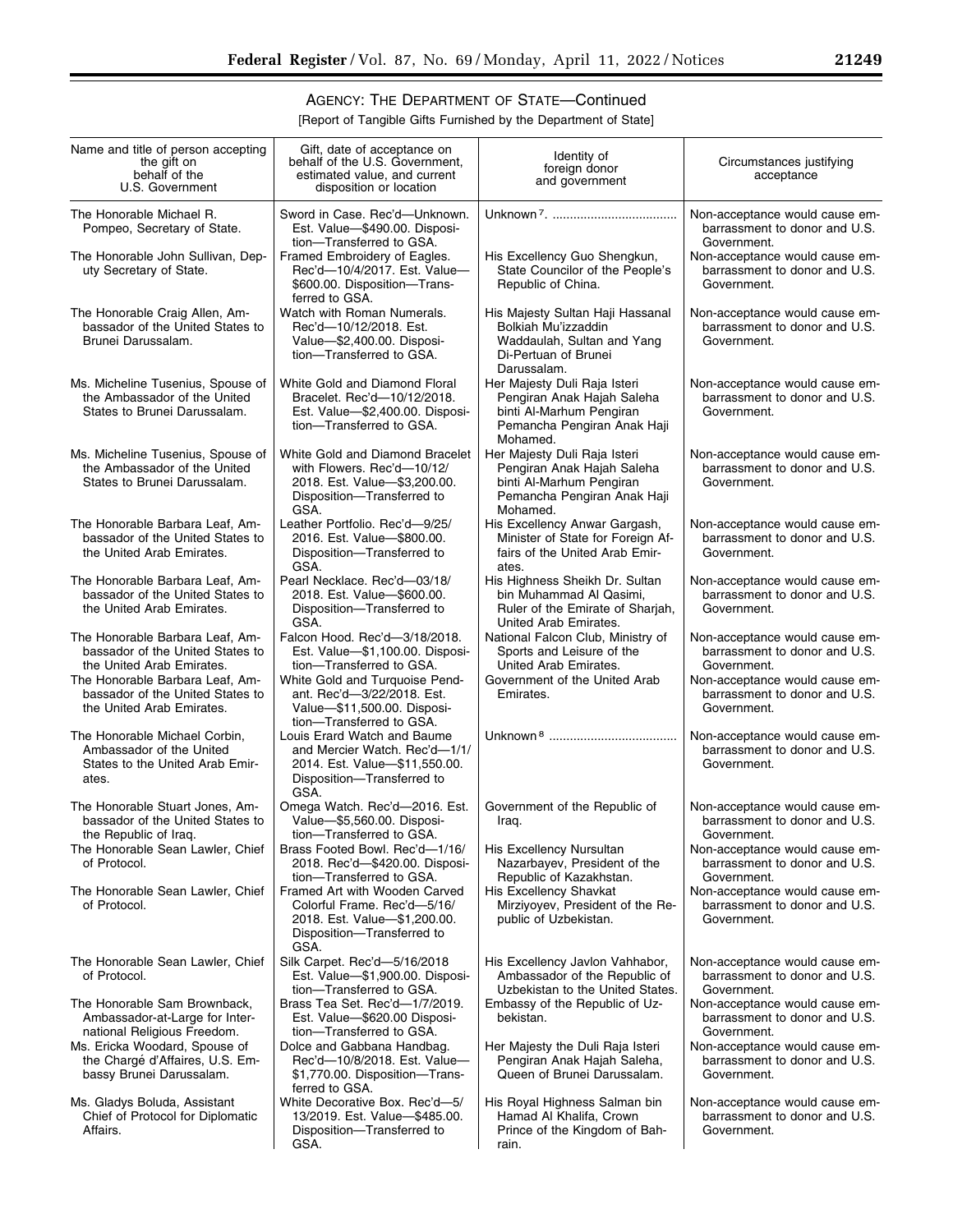### AGENCY: THE DEPARTMENT OF STATE—Continued

[Report of Tangible Gifts Furnished by the Department of State]

| Name and title of person accepting<br>the gift on<br>behalf of the<br>U.S. Government | Gift, date of acceptance on<br>behalf of the U.S. Government,<br>estimated value, and current<br>disposition or location                                                                                                                                                                                                 | Identity of<br>foreign donor<br>and government | Circumstances justifying<br>acceptance                                         |
|---------------------------------------------------------------------------------------|--------------------------------------------------------------------------------------------------------------------------------------------------------------------------------------------------------------------------------------------------------------------------------------------------------------------------|------------------------------------------------|--------------------------------------------------------------------------------|
|                                                                                       | Montblanc Pen and Portfolio Set.<br>Rec'd-Unknown, Est. Value-<br>\$500.00. Disposition-Trans-<br>ferred to GSA.                                                                                                                                                                                                         |                                                | Non-acceptance would cause em-<br>barrassment to donor and U.S.<br>Government. |
|                                                                                       | Large Carpet. Rec'd-Unknown.<br>Est. Value-\$8,700.00. Disposi-<br>tion-Transferred to GSA.                                                                                                                                                                                                                              |                                                | Non-acceptance would cause em-<br>barrassment to donor and U.S.<br>Government. |
|                                                                                       | Round Silver Plate, Rec'd-Un-<br>known. Est. Value-\$1,120.00.<br>Disposition-Transferred to<br>GSA.                                                                                                                                                                                                                     |                                                | Non-acceptance would cause em-<br>barrassment to donor and U.S.<br>Government. |
|                                                                                       | Golf Putter. Rec'd-Unknown.<br>Est. Value-\$1,660.00. Disposi-<br>tion-Transferred to GSA.                                                                                                                                                                                                                               |                                                | Non-acceptance would cause em-<br>barrassment                                  |
|                                                                                       | Painting of Man Playing Flute.<br>Rec'd-2019 Unknown. Est.<br>Value-\$1,100.00 Disposition-<br>Transferred to GSA.                                                                                                                                                                                                       |                                                | Non-acceptance would cause em-<br>barrassment to donor and U.S.<br>Government. |
|                                                                                       | 1714 Map entitled "L'Abrvazo<br>Citra et VItra Gia delineato dal<br>magini envovamente ampliato<br>secondo lo stato presente Dato<br>in Luce da Domenico de Rofsi<br>de Dedicato All'Illmo Signore II<br>Sigr Abate Girolamo<br>Samminioti," Rec'd-Unknown.<br>Est. Value-\$950.00. Disposi-<br>tion-Transferred to GSA. |                                                | Non-acceptance would cause em-<br>barrassment to donor and U.S.<br>Government. |
|                                                                                       | Sand Art of a Man. Rec'd-Un-<br>known. Est. Value-\$1,200.00<br>Disposition-Transferred to<br>GSA.                                                                                                                                                                                                                       |                                                | Non-acceptance would cause em-<br>barrassment to donor and U.S.<br>Government. |

7The information is not available. The Department of State's Office of the Inspector General identified the lack of accurate recordkeeping pertaining to diplomatic gifts maintained by the Office of the Chief of Protocol's Gift Unit between January 20, 2017, and January 20, 2021 in Management Assistance Report ESP–22–01, 14 FAM. The gift has since been transferred to the General Services Administration as excess govern-<br>ment property.

ment property.<br><sup>8</sup>The information is not available. The Department of State's Office of the Inspector General identified the lack of accurate recordkeeping pertaining to diplomatic gifts maintained by the Office of the Chief of Protocol's Gift Unit between January 20, 2017 and January 20, 2021 in Management Assistance Report ESP–22–01, 14 FAM. The gift has since been transferred to the General Services Administration as excess govern-

ment property.<br><sup>9</sup>The information is not available. The Department of State's Office of the Inspector General identified the lack of accurate recordkeeping pertaining to diplomatic gifts maintained by the Office of the Chief of Protocol's Gift Unit between January 20, 2017 and January 20, 2021 in Management Assistance Report ESP–22–01, 14 FAM. The gift has since been transferred to the General Śervices Administration as excess govern-<br>ment property.

<sup>10</sup> The information is not available. The Department of State's Office of the Inspector General identified the lack of accurate recordkeeping pertaining to diplomatic gifts maintained by the Office of the Chief of Protocol's Gift Unit between January 20, 2017 and January 20, 2021 in Management Assistance Report ESP–22–01, 14 FAM. The gift has since been transferred to the General Services Administration as excess government property.<br><sup>11</sup>The information is not available. The Department of State's Office of the Inspector General identified the lack of accurate recordkeeping per-

taining to diplomatic gifts maintained by the Office of the Chief of Protocol's Gift Unit between January 20, 2017 and January 20, 2021 in Management Assistance Report ESP–22–01, 14 FAM. The gift has since been transferred to the General Services Administration as excess government property.<br><sup>12</sup>The information is not available. The Department of State's Office of the Inspector General identified the lack of accurate recordkeeping per-

taining to diplomatic gifts maintained by the Office of the Chief of Protocol's Gift Unit between January 20, 2017 and January 20, 2021 in Management Assistance Report ESP–22–01, 14 FAM. The gift has since been transferred to the General Services Administration as excess govern-

ment property.<br><sup>13</sup>The information is not available. The Department of State's Office of the Inspector General identified the lack of accurate recordkeeping pertaining to diplomatic gifts maintained by the Office of the Chief of Protocol's Gift Unit between January 20, 2017 and January 20, 2021 in Management Assistance Report ESP–22–01, 14 FAM. The gift has since been transferred to the General Services Administration as excess govern-

ment property.<br><sup>14</sup>The information is not available. The Department of State's Office of the Inspector General identified the lack of accurate recordkeeping pertaining to diplomatic gifts maintained by the Office of the Chief of Protocol's Gift Unit between January 20, 2017 and January 20, 2021 in Management Assistance Report ESP–22–01, 14 FAM. The gift has since been transferred to the General Services Administration as excess govern-

ment property.<br><sup>15</sup>The information is not available. The Department of State's Office of the Inspector General identified the lack of accurate recordkeeping pertaining to diplomatic gifts maintained by the Office of the Chief of Protocol's Gift Unit between January 20, 2017 and January 20, 2021 in Management Assistance Report ESP–22–01, 14 FAM. The gift has since been transferred to the General Services Administration as excess government property.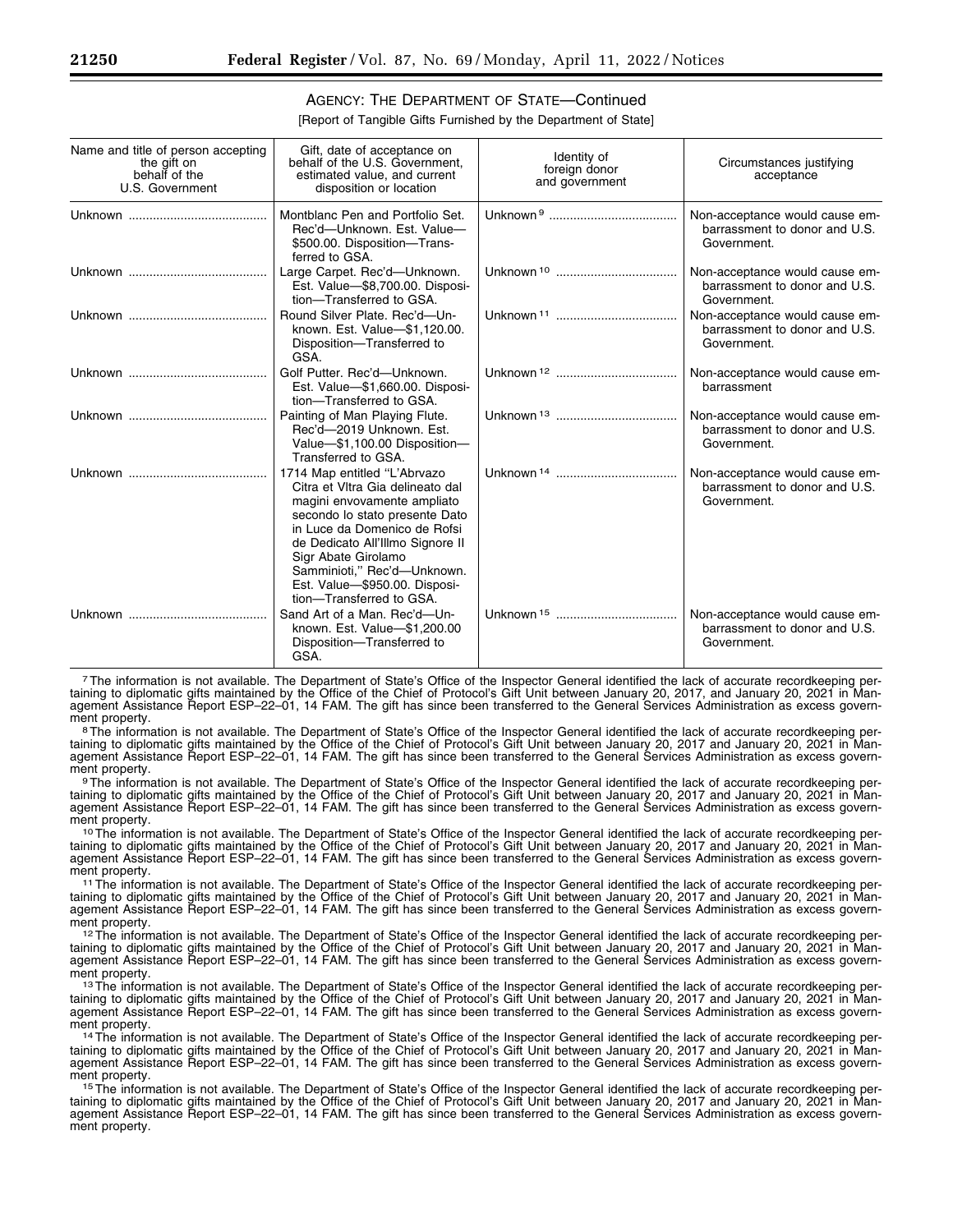### AGENCY: DEPARTMENT OF COMMERCE

### [Report of Tangible Gifts Furnished by the Department of Commerce]

| Name and title of person accepting<br>the gift on behalf of the<br>U.S. Government | Gift, date of acceptance on behalf<br>of the U.S. Government,<br>estimated value, and current<br>disposition or location | Identity of foreign donor<br>and government                                          | Circumstances justifying<br>acceptance                                         |
|------------------------------------------------------------------------------------|--------------------------------------------------------------------------------------------------------------------------|--------------------------------------------------------------------------------------|--------------------------------------------------------------------------------|
| The Honorable Wilbur Ross, Sec-<br>retary of Commerce.                             | Carpet. Rec'd-unknown. Est.<br>Value-\$750.00. Disposition-<br>Transferred to GSA. <sup>16</sup>                         | His Excellency Shavkat<br>Mirziyovev, President of the Re-<br>public of Uzbekistan.  | Non-acceptance would cause em-<br>barrassment to donor and U.S.<br>Government. |
| The Honorable Wilbur Ross, Sec-<br>retary of Commerce.                             | Jewelry Box. Rec'd-Unknown.<br>Est. Value-\$900.00. Disposi-<br>tion-Transferred to GSA. <sup>17</sup>                   | Mrs. Ziroat Mirziyoyev, Spouse of<br>the President of the Republic of<br>Uzbekistan. | Non-acceptance would cause em-<br>barrassment to donor and U.S.<br>Government. |

16 Gift was reported to the Office of the Chief of Protocol by the General Services Administration in accordance with Federal Management Reg-<br>ulation 102-42.135. ulation 102–42.135.<br>17 Gift was reported to the Office of the Chief of Protocol by the General Services Administration in accordance with Federal Management Reg-

ulation 102–42.135.

## AGENCY: BOARD OF GOVERNORS OF THE FEDERAL RESERVE SYSTEM

[Report of Tangible Gifts Furnished by the Board of Governors of the Federal Reserve System]

| Name and title of person accepting<br>the gift on behalf of the<br>U.S. Government                                           | Gift, date of acceptance on behalf<br>of the U.S. Government,<br>estimated value, and current<br>disposition or location                                                                                                                         | Identity of foreign donor<br>and government   | Circumstances justifying<br>acceptance                                         |
|------------------------------------------------------------------------------------------------------------------------------|--------------------------------------------------------------------------------------------------------------------------------------------------------------------------------------------------------------------------------------------------|-----------------------------------------------|--------------------------------------------------------------------------------|
| The Honorable Randal Quarles.<br>Vice Chair for Supervision of the<br>Board of Governors of the Fed-<br>eral Reserve System. | Second Edition Book AlUla, Three<br>Saudi Arabian Royal Stamps,<br>Commemorative Coin, Two<br>Nameplates, Coffee Beans,<br>Package of Dates, and a Bottle<br>of Rose Water, Rec'd-11/22/<br>2020. Est. Value-\$1,124.27.<br>Disposition-Pending. | Government of the Kingdom of<br>Saudi Arabia. | Non-acceptance would cause em-<br>barrassment to donor and U.S.<br>Government. |

### AGENCY: CENTRAL INTELLIGENCE AGENCY

[Report of Tangible Gifts Furnished by the Central Intelligence Agency]

| Name and title of person accepting<br>the gift on behalf of the<br>U.S. Government | Gift, date of acceptance on behalf<br>of the U.S. Government.<br>estimated value, and current<br>disposition or location                             | Identity of foreign donor<br>and government | Circumstances justifying<br>acceptance                                         |
|------------------------------------------------------------------------------------|------------------------------------------------------------------------------------------------------------------------------------------------------|---------------------------------------------|--------------------------------------------------------------------------------|
| The Honorable Gina Haspel, Di-<br>rector, Central Intelligence Agen-<br>cy.        | Old Rare Advent Calendar and<br>Holiday Picture. Rec'd-11/20/<br>2020. Est. Value-\$1,400.00.<br>Disposition-On Official Dis-<br>play.               | 5 U.S.C. 7342(f)(4)                         | Non-acceptance would cause em-<br>barrassment to donor and U.S.<br>Government. |
| The Honorable Gina Haspel, Di-<br>rector, Central Intelligence Agen-<br>cy.        | Chocolate and Scotch. Rec'd-<br>12/23/2020. Est. Value-<br>\$593.00. Disposition-Dis-<br>posed.                                                      | 5 U.S.C. 7342(f)(4)                         | Non-acceptance would cause em-<br>barrassment to donor and U.S.<br>Government. |
| An Agency Employee                                                                 | 2' x 4' Carpet. Rec'd-6/7/2020.<br>Est. Value-\$1,200.00. Disposi-<br>tion-Pending Disposal.                                                         | 5 U.S.C. 7342(f)(4)                         | Non-acceptance would cause em-<br>barrassment to donor and U.S.<br>Government. |
| An Agency Employee                                                                 | Pistol in Painted Wooden Firearm<br>Box, Rec'd-6/9/2020, Est.<br>Value-\$1,641.00. Disposi-<br>tion-On Official Display.                             |                                             | Non-acceptance would cause em-<br>barrassment to donor and U.S.<br>Government. |
| An Agency Employee                                                                 | 18-karat Necklace with Name En-<br>graving. Rec'd-6/17/2020. Est.<br>Value-\$1,000.00. Disposi-<br>tion-Pending Disposal.                            | 5 U.S.C. 7342(f)(4)                         | Non-acceptance would cause em-<br>barrassment to donor and U.S.<br>Government. |
| An Agency Employee                                                                 | <b>Black and Silver Colored Chopard</b><br>Ballpoint Pen. Rec'd-6/25/<br>2020. Est. Value-\$450.00.<br>Disposition-Pending Disposal.                 | 5 U.S.C. 7342(f)(4)                         | Non-acceptance would cause em-<br>barrassment to donor and U.S.<br>Government. |
| An Agency Employee                                                                 | Ladies' Maurice Lacroix Watch in<br>Stainless Steel and Yellow<br>Gold. Rec'd-7/8/2020. Est.<br>Value-\$1,000.00. Disposi-<br>tion-Pending Disposal. | 5 U.S.C. 7342(f)(4)                         | Non-acceptance would cause em-<br>barrassment to donor and U.S.<br>Government. |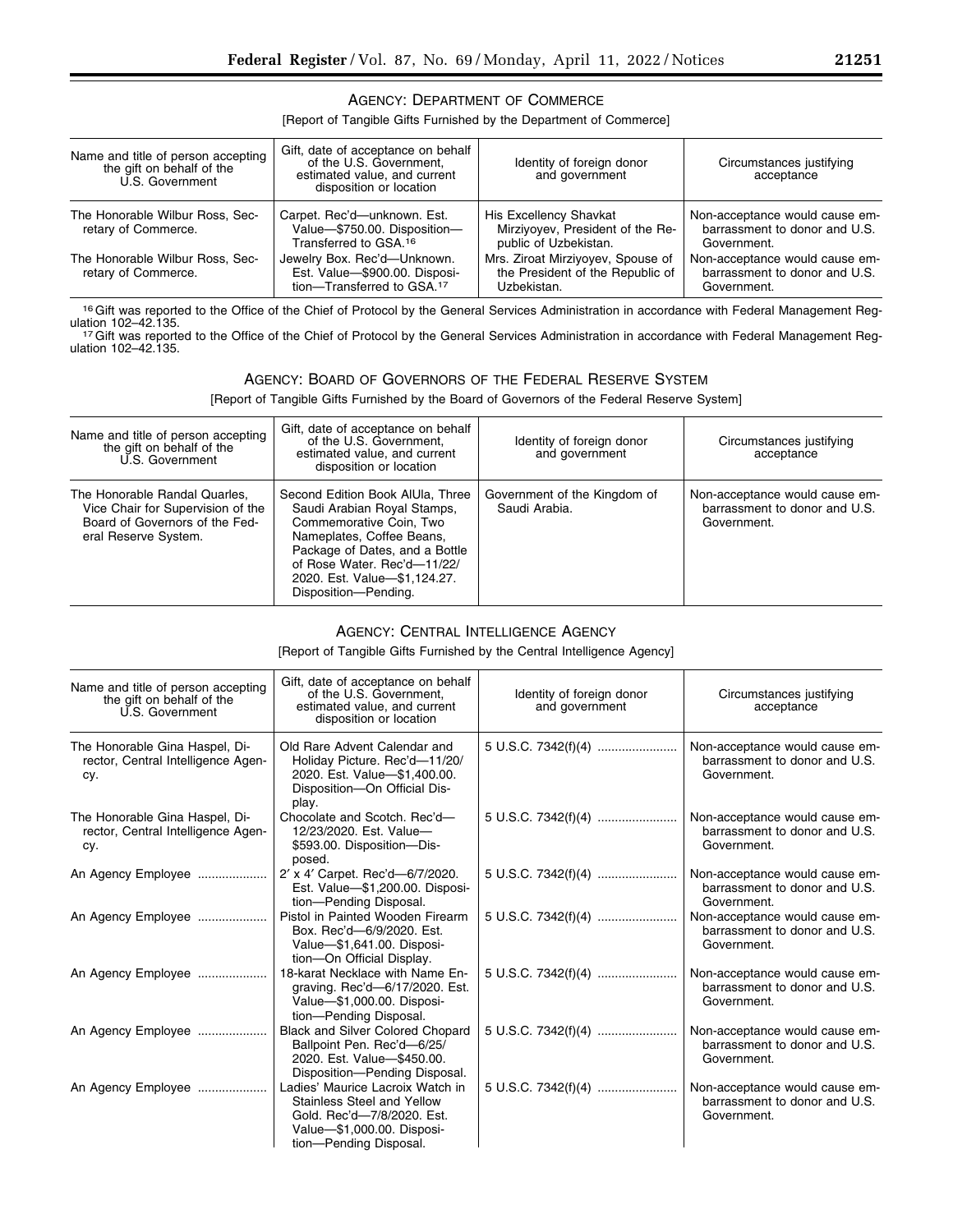# AGENCY: CENTRAL INTELLIGENCE AGENCY—Continued

[Report of Tangible Gifts Furnished by the Central Intelligence Agency]

| Name and title of person accepting<br>the gift on behalf of the<br>U.S. Government | Gift, date of acceptance on behalf<br>of the U.S. Government,<br>estimated value, and current<br>disposition or location                                                     | Identity of foreign donor<br>and government | Circumstances justifying<br>acceptance                                         |
|------------------------------------------------------------------------------------|------------------------------------------------------------------------------------------------------------------------------------------------------------------------------|---------------------------------------------|--------------------------------------------------------------------------------|
| An Agency Employee                                                                 | Maurice Lacroix Watch in Stain-<br>less Steel. Rec'd-7/7/2020.<br>Est. Value-\$815.00. Disposi-<br>tion-Pending Disposal.                                                    | 5 U.S.C. 7342(f)(4)                         | Non-acceptance would cause em-<br>barrassment to donor and U.S.<br>Government. |
| An Agency Employee                                                                 | Ladies' Maurice Lacroix Watch in<br>Stainless Steel and Yellow<br>Gold. Rec'd-7/12/2020. Est.<br>Value-\$1,000.00. Disposi-<br>tion-Pending Disposal.                        | 5 U.S.C. 7342(f)(4)                         | Non-acceptance would cause em-<br>barrassment to donor and U.S.<br>Government. |
| An Agency Employee                                                                 | Men's Maurice Lacroix Watch in<br>Stainless Steel. Rec'd-7/8/<br>2020. Est. Value-\$1,000.00.<br>Disposition-Pending Disposal.                                               | 5 U.S.C. 7342(f)(4)                         | Non-acceptance would cause em-<br>barrassment to donor and U.S.<br>Government. |
| An Agency Employee                                                                 | Corum Admiral's Cup Legend 42<br>Watch. Rec'd-7/15/2020. Est.<br>Value-\$2,250.00. Disposi-<br>tion-Pending Disposal.                                                        | 5 U.S.C. 7342(f)(4)                         | Non-acceptance would cause em-<br>barrassment to donor and U.S.<br>Government. |
| An Agency Employee                                                                 | Delvaux Pin Mini Bucket Taurillin<br>Soft Surpique Red Leather<br>Handbag. Rec'd-7/14/2020.<br>Est. Value-\$2,050.00. Disposi-<br>tion-Pending Disposal.                     | 5 U.S.C. 7342(f)(4)                         | Non-acceptance would cause em-<br>barrassment to donor and U.S.<br>Government. |
| An Agency Employee                                                                 | Tiddot T-Touch Watch. Rec'd-7/<br>20/2020. Est. Value-<br>\$1,150.00. Disposition-Pend-<br>ing Disposal.                                                                     | 5 U.S.C. 7342(f)(4)                         | Non-acceptance would cause em-<br>barrassment to donor and U.S.<br>Government. |
| An Agency Employee                                                                 | Tactical Wristwatch. Rec'd-8/24/<br>2020. Est. Value-\$1,075.00.<br>Disposition-Pending Disposal.                                                                            | 5 U.S.C. 7342(f)(4)                         | Non-acceptance would cause em-<br>barrassment to donor and U.S.<br>Government. |
| An Agency Employee                                                                 | Garmin Watch. Rec'd-8/27/2020.<br>Est. Value-\$550.00. Disposi-<br>tion-Pending Disposal.                                                                                    | 5 U.S.C. 7342(f)(4)                         | Non-acceptance would cause em-<br>barrassment to donor and U.S.<br>Government. |
| An Agency Employee                                                                 | Victorniox Watch. Rec'd-9/9/<br>2020. Est. Value-\$650.00.<br>Disposition-Pending Disposal.                                                                                  | 5 U.S.C. 7342(f)(4)                         | Non-acceptance would cause em-<br>barrassment to donor and U.S.<br>Government. |
| An Agency Employee                                                                 | Longines Watch and Spa Gift<br>Certificate. Rec'd-9/9/2020.<br>Est. Value-\$1,827.00. Disposi-<br>tion-Pending Disposal.                                                     | 5 U.S.C. 7342(f)(4)                         | Non-acceptance would cause em-<br>barrassment to donor and U.S.<br>Government. |
| An Agency Employee                                                                 | Carpet, Local Products, Wool<br>Prayer Carpet, Tissot Watch,<br>and Plaque. Rec'd-3/21/2019.<br>Est. Value-\$650.00. Disposi-<br>tion-Pending Disposal.                      | 5 U.S.C. 7342(f)(4)                         | Non-acceptance would cause em-<br>barrassment to donor and U.S.<br>Government. |
| An Agency Employee                                                                 | Longines Watch, Local Products,   5 U.S.C. 7342(f)(4)<br>Coffee Table Book, and Neck-<br>lace. Rec'd-9/29/2020. Est.<br>Value-\$2,100.00. Disposi-<br>tion-Pending Disposal. |                                             | Non-acceptance would cause em-<br>barrassment to donor and U.S.<br>Government. |
| An Agency Employee                                                                 | 39mm Watch with Rose Gold<br>Case. Rec'd-6/10/2020. Est.<br>Value-\$636.00. Disposition-<br>Pending Disposal.                                                                |                                             | Non-acceptance would cause em-<br>barrassment to donor and U.S.<br>Government. |

# AGENCY: THE DEPARTMENT OF DEFENSE

[Report of Tangible Gifts Furnished by the Department of the Defense]

| Name and title of person accepting<br>the gift on behalf of the<br>U.S. Government | Gift, date of acceptance on behalf<br>of the U.S. Government,<br>estimated value, and current<br>disposition or location | Identity of foreign donor<br>and government                                                   | Circumstances justifying<br>acceptance                                         |
|------------------------------------------------------------------------------------|--------------------------------------------------------------------------------------------------------------------------|-----------------------------------------------------------------------------------------------|--------------------------------------------------------------------------------|
| The Honorable Mark T. Esper,<br>Secretary of Defense.                              | Lapis Lazuli Bowl. Rec'd-2/12/<br>2019. Est. Value-\$780.00.<br>Disposition-Pending Transfer<br>to GSA.                  | His Excellency Mohammad Ashraf<br>Ghani. President of the Islamic<br>Republic of Afghanistan. | Non-acceptance would cause em-<br>barrassment to donor and U.S.<br>Government. |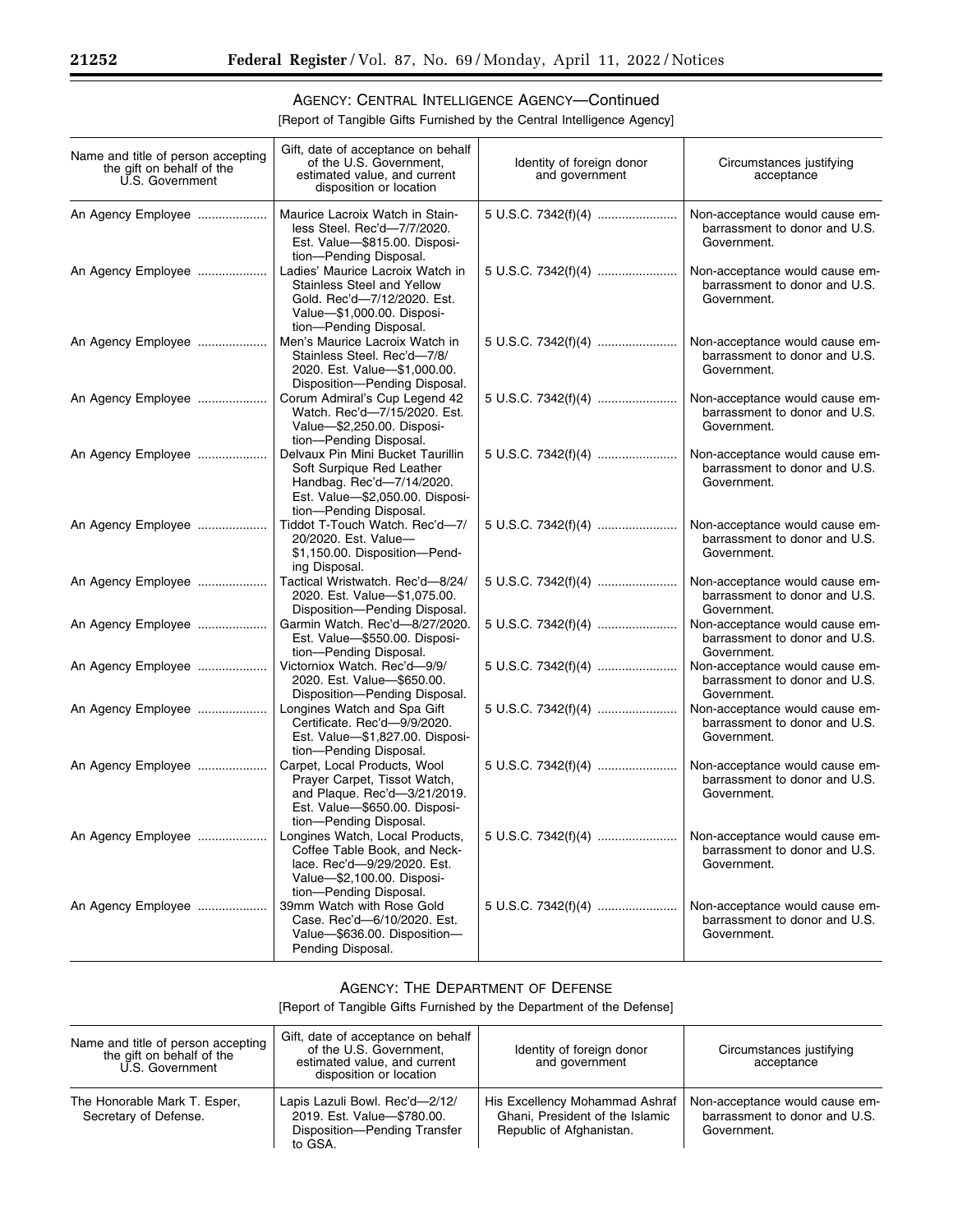۰

# AGENCY: THE DEPARTMENT OF DEFENSE—Continued

[Report of Tangible Gifts Furnished by the Department of the Defense]

| Name and title of person accepting<br>the gift on behalf of the<br>U.S. Government | Gift, date of acceptance on behalf<br>of the U.S. Government,<br>estimated value, and current<br>disposition or location                                                                                                                                                      | Identity of foreign donor<br>and government                                                                                                   | Circumstances justifying<br>acceptance                                         |
|------------------------------------------------------------------------------------|-------------------------------------------------------------------------------------------------------------------------------------------------------------------------------------------------------------------------------------------------------------------------------|-----------------------------------------------------------------------------------------------------------------------------------------------|--------------------------------------------------------------------------------|
| The Honorable Mark T. Esper,<br>Secretary of Defense.                              | Brown Leather Photo Album,<br>Dagger in Sheath of Silver, and<br>Leather Jewelry Box. Rec'd-8/<br>5/2020. Est. Value-\$1,400.00.<br>Disposition-Pending Transfer<br>to GSA.                                                                                                   | His Excellency Abdelmajid<br>Tebbourne, President of the<br>People's Democratic Republic<br>of Algeria.                                       | Non-acceptance would cause em-<br>barrassment to donor and U.S.<br>Government. |
| The Honorable Mark T. Esper,<br>Secretary of Defense.                              | Plaque featuring Stone Mosaic,<br>Plaque Depicting Crossed Sa-<br>bers/Anchor/Bird, Book, The<br>Splendours of Tunisian Mosa-<br>ics, and Book, Image in Stone:<br>Tunisia in Mosaic. Rec'd-8/5/<br>2020. Est. Value-\$475.00.<br>Disposition-Pentagon Gift<br>Locker.        | His Excellency Ibrahim Bartagi,<br>Minister of Defense of the Re-<br>public of Tunisia.                                                       | Non-acceptance would cause em-<br>barrassment to donor and U.S.<br>Government. |
| The Honorable Mark T. Esper,<br>Secretary of Defense.                              | Bamboo Fan on Display Stand,<br>Two Face Masks, and Sword<br>with Black Lacquered Sheath in<br>Display Case. Rec'd-9/25/<br>2020. Est. Value-\$482.00.<br>Disposition Transferred to GSA.                                                                                     | His Excellency Suh Wook, Min-<br>ister of Defense of the Republic<br>of South Korea.                                                          | Non-acceptance would cause em-<br>barrassment to donor and U.S.<br>Government. |
| The Honorable Mark T. Esper,<br>Secretary of Defense.                              | Painting Depicting Men with<br>Spears Galloping on Horseback<br>and Table Linen Set. Rec'd-8/<br>5/2020. Est. Value-\$1,920.00.<br>Disposition-Transferred to<br>GSA.                                                                                                         | His Excellency Abdellatif Loudiyi,<br>Minister Delegate for the Mo-<br>roccan National Defense Ad-<br>ministration, Kingdom of Mo-<br>rocco.  | Non-acceptance would cause em-<br>barrassment to donor and U.S.<br>Government. |
| The Honorable Mark T. Esper,<br>Secretary of Defense.                              | Handwoven Carpet and Six Bot-<br>tles of Fragrant Oils in Brown<br>Leather Presentation Box.<br>Rec'd-8/5/2020. Est. Value-<br>\$760.00. Disposition-Pending<br>Transfer to GSA.                                                                                              | His Excellency Nasser Bourita,<br>Minister of Foreign Affairs and<br>International Cooperation of the<br>Kingdom of Morocco.                  | Non-acceptance would cause em-<br>barrassment to donor and U.S.<br>Government. |
| The Honorable Mark T. Esper,<br>Secretary of Defense.                              | Sword Ornamented with<br>Gemstones with Presentation<br>Box and Plaque. Rec'd-10/16/<br>2020. Est. Value-\$9,090.00.<br>Disposition-Pending Transfer<br>to GSA                                                                                                                | His Excellency Prabowo Subianto,<br>Minister of Defense Republic of<br>Indonesia.                                                             | Non-acceptance would cause em-<br>barrassment to donor and U.S.<br>Government. |
| The Honorable Mark T. Esper,<br>Secretary of Defense.                              | Women's Rolex Watch and West<br>End Watch Company Watch.<br>Rec'd-10/29/2020. Est.<br>Value-\$9,390.00. Disposi-<br>tion-Transferred to GSA.                                                                                                                                  | His Excellency Khalifa bin Ahmed<br>Al Khalifa, Commander and<br>Chief of Bahrain Defense<br>Forces, Kingdom of Bahrain.                      | Non-acceptance would cause em-<br>barrassment to donor and U.S.<br>Government. |
| The Honorable Mark T. Esper,<br>Secretary of Defense.                              | Plaque, Polychrome Photos, and<br>Sabre in Leather Carrying<br>Case. Rec'd-10/28/2020. Est.<br>Value-\$1,410.00 Disposition-<br>Transferred to GSA.                                                                                                                           | His Excellency Khalifa bin Ahmed<br>Al Khalifa, Commander and<br>Chief of Bahrain Defense<br>Forces (Field Marshal), King-<br>dom of Bahrain. | Non-acceptance would cause em-<br>barrassment to donor and U.S.<br>Government. |
| The Honorable Mark T. Esper,<br>Secretary of Defense.                              | Lapis Lazuli Bowl. Rec'd -2/12/<br>2019. Est. Value-\$780.00.<br>Disposition-PeTransfer to<br>GSA.                                                                                                                                                                            | His Excellency Mohammad Ashraf<br>Ghani, President, Islamic Re-<br>public of Afghanistan.                                                     | Non-acceptance would cause em-<br>barrassment to donor and U.S.<br>Government. |
| The Honorable Christopher C. Mil-<br>ler, Acting Secretary of Defense.             | Bottle of Royal Elite Supreme<br>Vodka, Bottle of Toshbentrino<br>Uzbekistan Collection Cognac,<br>Chesnut and Onyx Chess set.<br>Rec'd-11/19/2020. Est.<br>Value-\$1,051.00. Disposi-<br>tion-Office of the Secretary of<br>Defense Gift Locker, Pending<br>Transfer to GSA. | His Excellency Abdulaziz Kamilov,<br>Ambassador of the Republic of<br>Uzbekistan to the United States.                                        | Non-acceptance would cause em-<br>barrassment to donor and U.S.<br>Government. |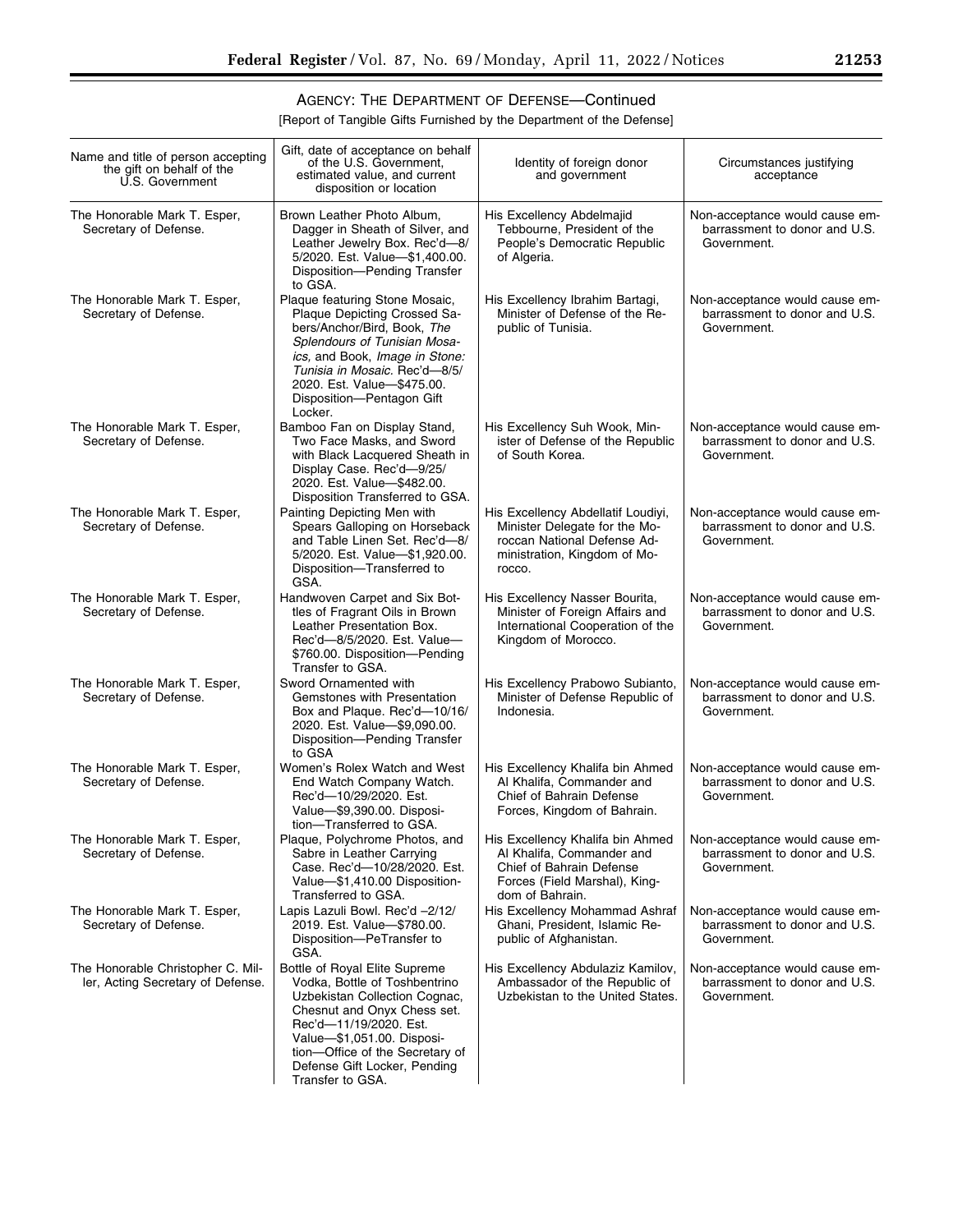# AGENCY: THE DEPARTMENT OF DEFENSE—Continued

[Report of Tangible Gifts Furnished by the Department of the Defense]

| Name and title of person accepting<br>the gift on behalf of the<br>U.S. Government               | Gift, date of acceptance on behalf<br>of the U.S. Government.<br>estimated value, and current<br>disposition or location                                                                                                       | Identity of foreign donor<br>and government                                                                       | Circumstances justifying<br>acceptance                                         |
|--------------------------------------------------------------------------------------------------|--------------------------------------------------------------------------------------------------------------------------------------------------------------------------------------------------------------------------------|-------------------------------------------------------------------------------------------------------------------|--------------------------------------------------------------------------------|
| The Honorable Christopher C. Mil-<br>ler, Acting Secretary of Defense.                           | Black Walnut Plaque, Two Photo-<br>graphs in Glass Frames, Sword<br>Ornamented with Semiprecious<br>Stones, Rec'd-12/7/2020, Est.<br>Value-\$2,855.00. Disposi-<br>tion-Office of the Secretary of<br>Defense Gift Locker.     | His Excellency Prabowo Subianto,<br>Minister of Defense of the Re-<br>public of Indonesia.                        | Non-acceptance would cause em-<br>barrassment to donor and U.S.<br>Government. |
| General Mark A. Milley, Chairman<br>of the Joint Chiefs of Staff.                                | Red Clay Jar Accompanied by<br>Certificate stating "1550<br>B.C.E.-1200 B.C.E. Late<br>Bronze Age" on Base. Rec'd-<br>1/27/2020. Est. Value-<br>\$420.00. Disposition-On Offi-<br>cial Display.                                | His Excellency Aviv Kochavi,<br>Chief of Staff of the Israeli De-<br>fense Forces.                                | Non-acceptance would cause em-<br>barrassment to donor and U.S.<br>Government. |
| Major Gen. Daniel J. Caine, Dep-<br>uty Commander of the Special<br>Operations Joint Task Force. | Men's Longines Watch. Rec'd-5/<br>18/2019. Est. Value-<br>\$1,000.00. Disposition-Pend-<br>ing Transfer to GSA.                                                                                                                | General Talib Shaghati Mshari al<br>Kenani, Commander, Iraqi<br>Counter-Terrorism Service, Re-<br>public of Iraq. | Non-acceptance would cause em-<br>barrassment to donor and U.S.<br>Government. |
| The Honorable Ellen Lord, Under<br>Secretary of Defense for Acqui-<br>sition and Sustainment.    | Sandalwood Carving depicting<br>Two Walking Elephants and a<br>Lion, 8-3/4"h, in Red Velveteen<br><b>Flock Presentation Box.</b><br>Rec'd-10/24/2019. Est.<br>Value-\$820.00. Disposition-<br>Pending Transfer to GSA.         | Mr. S. Raghuram, Political Coun-<br>sellor, Head of Chancery, Em-<br>bassy of the Republic of India.              | Non-acceptance would cause em-<br>barrassment to donor and U.S.<br>Government. |
| The Honorable Ellen Lord, Under<br>Secretary of Defense for Acqui-<br>sition and Sustainment.    | Sandalwood Carving Depicting<br>Walking Elephant with Two<br>Lions Chasing Horned Animal,<br>in Red Velveteen Flock Presen-<br>tation Box. Rec'd-10/24/2019.<br>Est. Value-\$800.00. Disposi-<br>tion-Pending Transfer to GSA. | Mr. S. Raghuram, Political Coun-<br>sellor, Head of Chancery, Em-<br>bassy of the Republic of India.              | Non-acceptance would cause em-<br>barrassment to donor and U.S.<br>Government. |

### AGENCY: THE DEPARTMENT OF THE AIR FORCE

[Report of Tangible Gifts Furnished by the Department of Air Force]

| Name and title of person accepting<br>the gift on behalf of the<br>U.S. Government | Gift, date of acceptance on behalf<br>of the U.S. Government.<br>estimated value, and current<br>disposition or location | Identity of foreign donor<br>and government                                                                                                                   | Circumstances justifying<br>acceptance                                         |
|------------------------------------------------------------------------------------|--------------------------------------------------------------------------------------------------------------------------|---------------------------------------------------------------------------------------------------------------------------------------------------------------|--------------------------------------------------------------------------------|
| The Honorable Barbara Barrett,<br>Secretary of the Air Force.                      | Large Box of Dates. Rec'd-7/15/<br>2021, Est. Value-\$640.34.<br>Disposition-Purchased from<br>GSA.                      | Her Royal Highness Princess<br>Reema bint Bandar bin Sultan<br>bin Abdulaziz Al Saud, Ambas-<br>sador of the Kingdom of Saudi<br>Arabia to the United States. | Non-acceptance would cause em-<br>barrassment to donor and U.S.<br>Government. |

### AGENCY: THE DEPARTMENT OF ARMY

[Report of Tangible Gifts Furnished by the Department of Army]

| Name and title of person accepting<br>the gift on behalf of the<br>U.S. Government                                                              | Gift, date of acceptance on behalf<br>of the U.S. Government.<br>estimated value, and current<br>disposition or location        | Identity of foreign donor<br>and government                                                                                                       | Circumstances justifying<br>acceptance                                         |
|-------------------------------------------------------------------------------------------------------------------------------------------------|---------------------------------------------------------------------------------------------------------------------------------|---------------------------------------------------------------------------------------------------------------------------------------------------|--------------------------------------------------------------------------------|
| Captain Quade Sherwood, Com-<br>pany Commander, Headquarters<br>and Headquarters Company, 2-<br>22 Infantry, 1BCT, 10th MTN Di-<br>vision (LI). | 82MM Mortar System with Bipod<br>and Base Plate. Rec'd-8/8/<br>2020. Est. Value-\$1,229.00.<br>Disposition-On official display. | Brigadier General Mohammad<br>Karim Neyazi, Commander, 4th<br>Division, 201st Corps, Afghan<br>National Army, Islamic Republic<br>of Afghanistan. | Non-acceptance would cause em-<br>barrassment to donor and U.S.<br>Government. |
| Colonel (P), IN Trevor J.<br>Brendenkamp, Commanding,<br>Train, Advice, Assist Command,<br>South Headquarters, Combined<br>Joint Task Force.    | Traditional Afghan Carpet.<br>Rec'd-12/14/2019. Est.<br>Value-\$495.00. Disposition-<br>On official display.                    | Mr. Shah Wali Karzai, Popolzai<br>Tribal Leader, Islamic Republic<br>of Afghanistan.                                                              | Non-acceptance would cause em-<br>barrassment to donor and U.S.<br>Government. |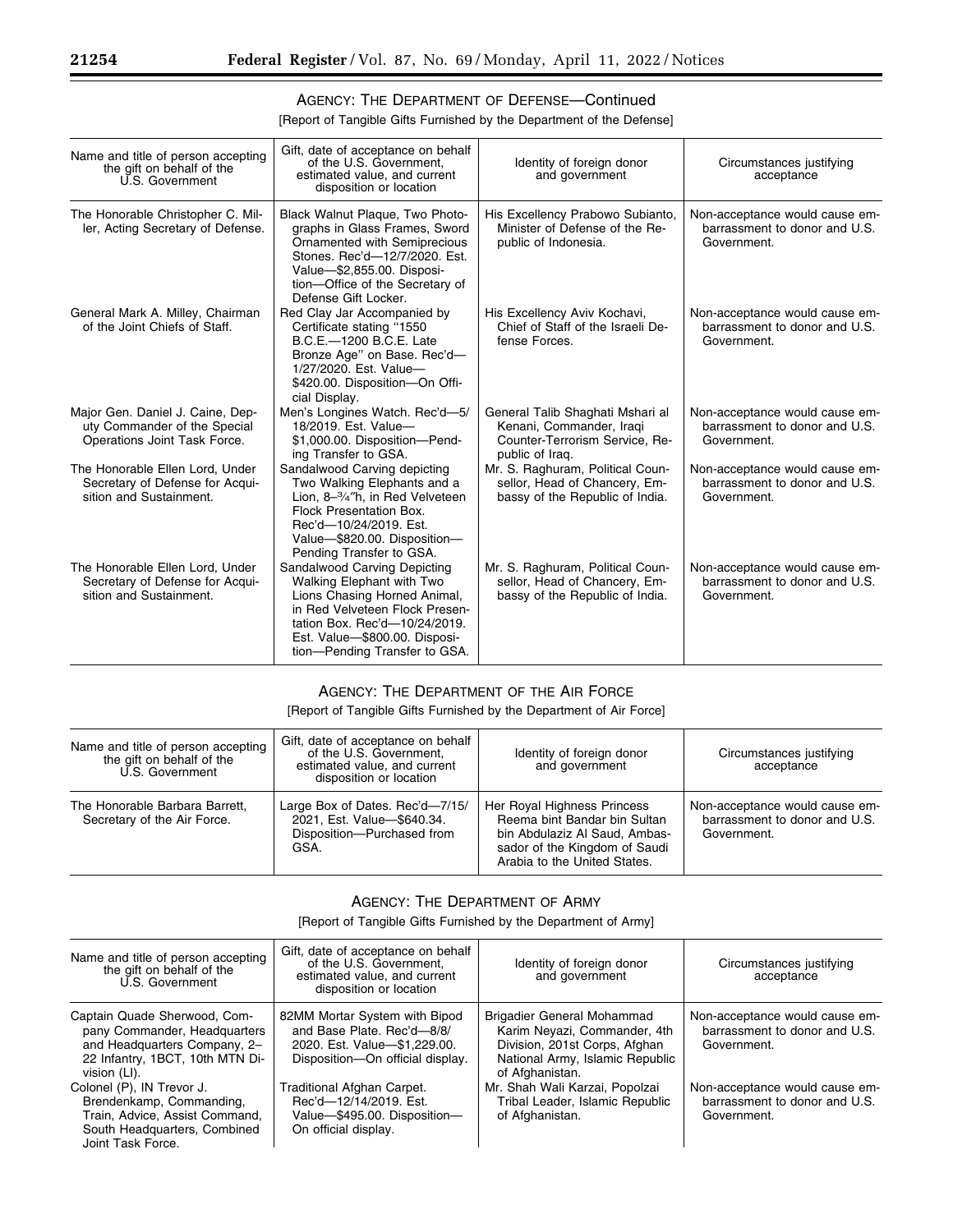# AGENCY: THE DEPARTMENT OF ARMY—Continued

[Report of Tangible Gifts Furnished by the Department of Army]

| Name and title of person accepting<br>the gift on behalf of the<br>U.S. Government                                                 | Gift, date of acceptance on behalf<br>of the U.S. Government.<br>estimated value, and current<br>disposition or location | Identity of foreign donor<br>and government                                                                   | Circumstances justifying<br>acceptance                                         |
|------------------------------------------------------------------------------------------------------------------------------------|--------------------------------------------------------------------------------------------------------------------------|---------------------------------------------------------------------------------------------------------------|--------------------------------------------------------------------------------|
| Lieutenant General Paul E. Funk<br>II, Commander, Combined Joint<br><b>Task Force-Operation Inherent</b><br>Resolve and III Corps. | Collapsible AK-47 Machine Gun.<br>Rec'd-9/12/2018. Est. Value-<br>\$1,164.00. Disposition-On offi-<br>cial display.      | Lieutenant General Najah al-<br>Shimmari, Inspector General for<br>the Iraqi Army, Republic of Iraq.          | Non-acceptance would cause em-<br>barrassment to donor and U.S.<br>Government. |
| Lieutenant Darryl A. Williams, Su-<br>perintendent, United States Mili-<br>tary Academy.                                           | 18 Piece Jezzine Cutlery Set in<br>Wooden Box. Rec'd-9/25/<br>2019. Disposition-On official<br>display.                  | His Excellency Gebran Bassil,<br>Minister of Foreign Affairs and<br>Emigrants for the Republic of<br>Lebanon. | Non-acceptance would cause em-<br>barrassment to donor and U.S.<br>Government. |

# AGENCY: THE DEPARTMENT OF NAVY

[Report of Tangible Gifts Furnished by the Department of Navy]

| Name and title of person accepting<br>the gift on behalf of the<br>U.S. Government                                                                     | Gift, date of acceptance on behalf<br>of the U.S. Government,<br>estimated value, and current<br>disposition or location                      | Identity of foreign donor<br>and government                                                                                            | Circumstances justifying<br>acceptance                                         |
|--------------------------------------------------------------------------------------------------------------------------------------------------------|-----------------------------------------------------------------------------------------------------------------------------------------------|----------------------------------------------------------------------------------------------------------------------------------------|--------------------------------------------------------------------------------|
| Vice Admiral James Malloy, United<br>States Navy, Commander, U.S.<br>Naval Forces Central Command,<br>U.S. Fifth Fleet. Combined Mari-<br>time Forces. | Jewelry of Gold-tone Necklace,<br>Ring, and Earrings. Rec'd-8/<br>21/2020. Est. Value-\$424.40.<br>Disposition-Transferred to<br>GSA.         | Commodore Mohammed Al<br>Asam, Commander, Bahraini<br>Royal Navy, Kingdom of Bah-<br>rain.                                             | Non-acceptance would cause em-<br>barrassment to donor and U.S.<br>Government. |
| Vice Admiral James Malloy, United<br>States Navy, Commander, U.S.<br>Naval Forces Central Command,<br>U.S. Fifth Fleet, Combined Mari-<br>time Forces. | West End Men's Wristwatch.<br>Rec'd-8/17/2020. Est. Value-<br>\$795.00. Disposition-Trans-<br>ferred to GSA.                                  | Shaikh Khalifa bin Ahmed Al<br>Khalifa, Commander-in-Chief,<br>Bahrain Defense Force, King-<br>dom of Bahrain.                         | Non-acceptance would cause em-<br>barrassment to donor and U.S.<br>Government. |
| Vice Admiral James Malloy, United<br>States Navy, Commander, U.S.<br>Naval Forces Central Command,<br>U.S. Fifth Fleet, Combined Mari-<br>time Forces. | West End Men's Wristwatch.<br>Rec'd-8/17/2020. Est. Value-<br>\$795.00. Disposition-Trans-<br>ferred to GSA.                                  | Shaikh Khalifa bin Ahmed Al<br>Khalifa, Commander-in-Chief,<br>Bahrain Defense Force, King-<br>dom of Bahrain.                         | Non-acceptance would cause em-<br>barrassment to donor and U.S.<br>Government. |
| Vice Admiral James Malloy, United<br>States Navy, Commander, U.S.<br>Naval Forces Central Command,<br>U.S. Fifth Fleet, Combined Mari-<br>time Forces. | Rifle, Rec'd-8/17/2020, Est.<br>Value-\$1,999.00. Disposi-<br>tion-On Official Display.                                                       | Shaikh Khalifa bin Ahmed Al<br>Khalifa, Commander-in-Chief,<br>Bahrain Defense Force, King-<br>dom of Bahrain.                         | Non-acceptance would cause em-<br>barrassment to donor and U.S.<br>Government. |
| Vice Admiral James Malloy, United<br>States Navy, Commander, U.S.<br>Naval Forces Central Command,<br>U.S. Fifth Fleet, Combined Mari-<br>time Forces. | Aimpoint Micro T-1. Rec'd-8/17/<br>2020. Est. Value-\$695.00.<br>Disposition-On Official Dis-<br>play.                                        | Shaikh Khalifa bin Ahmed Al<br>Khalifa, Commander-in-Chief,<br>Bahrain Defense Force, King-<br>dom of Bahrain.                         | Non-acceptance would cause em-<br>barrassment to donor and U.S.<br>Government. |
| Vice Admiral James Malloy, United<br>States Navy, Commander, U.S.<br>Naval Forces Central Command,<br>U.S. Fifth Fleet, Combined Mari-<br>time Forces. | Rifle Suppressor. Rec'd-8/17/<br>2020. Est. Value-\$770.18.<br>Disposition-On Official Dis-<br>play.                                          | Shaikh Khalifa bin Ahmed Al<br>Khalifa, Commander-in-Chief,<br>Bahrain Defense Force, King-<br>dom of Bahrain.                         | Non-acceptance would cause em-<br>barrassment to donor and U.S.<br>Government. |
| Vice Admiral James Malloy, United<br>States Navy, Commander, U.S.<br>Naval Forces Central Command,<br>U.S. Fifth Fleet, Combined Mari-<br>time Forces. | One Men's Police Wristwatch,<br>One Women's Wristwatch.<br>Rec'd-11/12/2019. Est.<br>Value-\$241.33. Disposition-<br>Transferred to GSA.      | Rear Admiral Abdullah Al-<br>Shammari, Deputy Commander<br>of Royal Saudi Arabia Naval<br>Forces, Kingdom of Saudi Ara-<br>bia.        | Non-acceptance would cause em-<br>barrassment to donor and U.S.<br>Government. |
| Vice Admiral James Malloy, United<br>States Navy, Commander, U.S.<br>Naval Forces Central Command,<br>U.S. Fifth Fleet, Combined Mari-<br>time Forces. | Designer Shaik Arabian Gold Edi-<br>tion Perfume for Women.<br>Rec'd-11/12/2019. Est.<br>Value-\$236.03. Disposition-<br>Transferred to GSA.  | Rear Admiral Adbullah Al-<br>Shammari, Deputy Commander<br>of Royal Saudi Arabia Naval<br>Forces, Kingdom of Saudi Ara-<br>bia.        | Non-acceptance would cause em-<br>barrassment to donor and U.S.<br>Government. |
| Vice Admiral James Malloy, United<br>States Navy, Commander, U.S.<br>Naval Forces Central Command,<br>U.S. Fifth Fleet, Combined Mari-<br>time Forces. | Designer Shaik Arabian Gold Edi-<br>tion Perfume for Men. Rec'd-<br>11/12/2019. Est. Value-<br>\$198.00. Disposition-Trans-<br>ferred to GSA. | <b>Rear Admiral Abdullah Al-</b><br>Shammari, Deputy Commander<br>of Royal Saudi Arabia Naval<br>Forces, Kingdom of Saudi Ara-<br>bia. | Non-acceptance would cause em-<br>barrassment to donor and U.S.<br>Government. |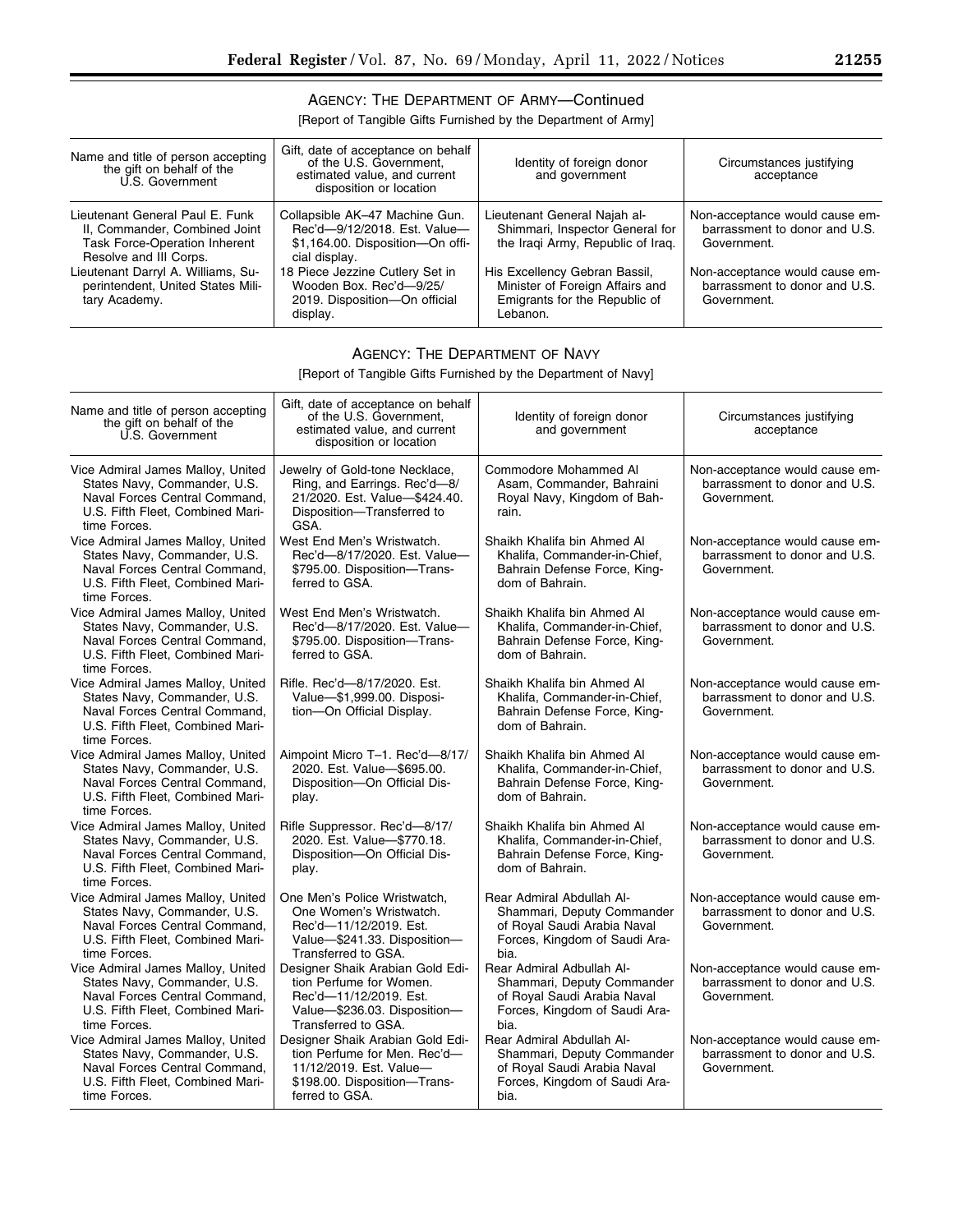## AGENCY: THE ENVIRONMENTAL PROTECTION AGENCY

[Report of Tangible Gifts Furnished by the Environmental Protection Agency]

| Name and title of person accepting<br>the gift on behalf of the<br>U.S. Government                                                                                                       | Gift, date of acceptance on behalf<br>of the U.S. Government.<br>estimated value, and current<br>disposition or location                                                  | Identity of foreign donor<br>and government                                                                               | Circumstances justifying<br>acceptance                                         |
|------------------------------------------------------------------------------------------------------------------------------------------------------------------------------------------|---------------------------------------------------------------------------------------------------------------------------------------------------------------------------|---------------------------------------------------------------------------------------------------------------------------|--------------------------------------------------------------------------------|
| Mr. Matthew Crowley, Biologist,<br>Chemistry and Exposure<br>Branch, Health Effects Division,<br>Office of Chemical Safety and<br>Pollution Prevention, Office of<br>Pesticide Programs. | GIFT OF TRAVEL Including hotel<br>cost, ground transportation,<br>meals and incidentals while in<br>Ottawa, Canada. Rec'd-3/2/<br>2020-3/5/2020, Est. Value-<br>\$748.00. | Ms. Connie Moase, Director of<br>Health Evaluation Directorate,<br>Pesticide Management Regu-<br>latory Agency of Canada. | Non-acceptance would cause em-<br>barrassment to donor and U.S.<br>Government. |
| Mr. Jeffrey L. Dawson, Senior Sci-<br>entist, Office of the Director, Of-<br>fice of Chemical Safety and Pol-<br>lution Prevention, Office of Pes-<br>ticide Programs.                   | GIFT OF TRAVEL Including hotel<br>cost, meals, and currency con-<br>version while in Ottawa, Can-<br>ada, Rec'd-3/2/2020-3/5/<br>2020. Est. Value-\$588.13.               | Ms. Connie Moase, Director of<br>Health Evaluation Directorate,<br>Pesticide Management Regu-<br>latory Agency of Canada. | Non-acceptance would cause em-<br>barrassment to donor and U.S.<br>Government. |
| Mr. Michael Doherty, Chemist                                                                                                                                                             | GIFT OF TRAVEL Including lodg-<br>ing and meals, transportation,<br>and incidental expenses while<br>in Santiago, Chile. Rec'd-1/22/<br>20. Est. Value-\$588.13.          | Food and Agriculture Organization<br>of the United Nations.                                                               | Non-acceptance would cause em-<br>barrassment to donor and U.S.<br>Government. |
| Dr. Thomas Luben, Senior Epi-<br>demiologist, Center for Public<br>Health and Environmental As-<br>sessment, Office of Research<br>and Development.                                      | GIFT OF TRAVEL Including<br>meals, local transportation and<br>incidental expenses while in<br>Bonn, Germany. Rec'd-2/2/<br>2020-2/7/2020, Est. Value-<br>\$704.00.       | European Centre for Environment<br>and Health, World Health Orga-<br>nization.                                            | Non-acceptance would cause em-<br>barrassment to donor and U.S.<br>Government. |

### AGENCY: U.S. INTERNATIONAL DEVELOPMENT FINANCE CORPORATION

[Report of Tangible Gifts Furnished by the U.S. International Development Finance Corporation]

| Name and title of person accepting<br>the gift on behalf of the<br>U.S. Government | Gift, date of acceptance on behalf<br>of the U.S. Government,<br>estimated value, and current<br>disposition or location                                                                                                 | Identity of foreign donor<br>and government                                                                                                     | Circumstances justifying<br>acceptance                                         |
|------------------------------------------------------------------------------------|--------------------------------------------------------------------------------------------------------------------------------------------------------------------------------------------------------------------------|-------------------------------------------------------------------------------------------------------------------------------------------------|--------------------------------------------------------------------------------|
| The Honorable Adam Boehler,<br>Chief Executive Officer.                            | 510 Cloth Face Masks, Rec'd-6/<br>2/2020. Est. Value-\$510.00.<br>Disposition-Facilities Office for<br>Official Use.                                                                                                     | His Excellency Ha Kim Ngoc, Am-<br>bassador of the Socialist Re-<br>public of Vietnam to the United<br>States.                                  | Non-acceptance would cause em-<br>barrassment to donor and U.S.<br>Government. |
| The Honorable Adam Boehler,<br>Chief Executive Officer.                            | Leather-bound Book Serbia the<br>Golden Apple. Rec'd-9/22/<br>2020. Est. Value-\$437.00.<br>Disposition--- Purchased from<br>GSA.                                                                                        | His Excellency Aleksandar Vučić,<br>President of the Republic of<br>Serbia.                                                                     | Non-acceptance would cause em-<br>barrassment to donor and U.S.<br>Government. |
| The Honorable Adam Boehler,<br>Chief Executive Officer.                            | Carpet, Silver Chest filled with<br>Pastries, and Cosmetic Oils in<br>Box, Rec'd-9/28/2020, Est.<br>Value-\$683.00. Disposition-<br>Silver Chest Purchased from<br>GSA, Others at Facilities Office<br>for Official Use. | His Excellency Nasser Bourita,<br>Minister of Foreign Affairs of<br>the Kingdom of Morocco.                                                     | Non-acceptance would cause em-<br>barrassment to donor and U.S.<br>Government. |
| The Honorable Adam Boehler,<br>Chief Executive Officer.                            | GIFT OF TRAVEL Helicopter tour<br>of Patimban Port. Rec'd-10/<br>25/2020. Est. Value-\$590.00.                                                                                                                           | His Excellency Luhut Binsar<br>Pandjatan, Coordinating Min-<br>ister for Maritime and Invest-<br>ments Affairs of the Republic of<br>Indonesia. | Non-acceptance would cause em-<br>barrassment to donor and U.S.<br>Government. |

### AGENCY: THE NATIONAL SCIENCE FOUNDATION

[Report of Tangible Gifts Furnished by the National Science Foundation]

| Name and title of person accepting<br>the gift on behalf of the<br>U.S. Government | Gift, date of acceptance on behalf<br>of the U.S. Government,<br>estimated value, and current<br>disposition or location | Identity of foreign donor<br>and government     | Circumstances justifying<br>acceptance                                         |
|------------------------------------------------------------------------------------|--------------------------------------------------------------------------------------------------------------------------|-------------------------------------------------|--------------------------------------------------------------------------------|
| Mr. Christopher L. Hill, Program<br>Director. Division of Graduate<br>Education.   | Gift of Travel to Egypt. Rec'd-<br>10/13/2019-11/1/2019. Est.<br>Value-\$738.50.                                         | National Science Centre, Republic<br>of Poland. | Non-acceptance would cause em-<br>barrassment to donor and U.S.<br>Government. |